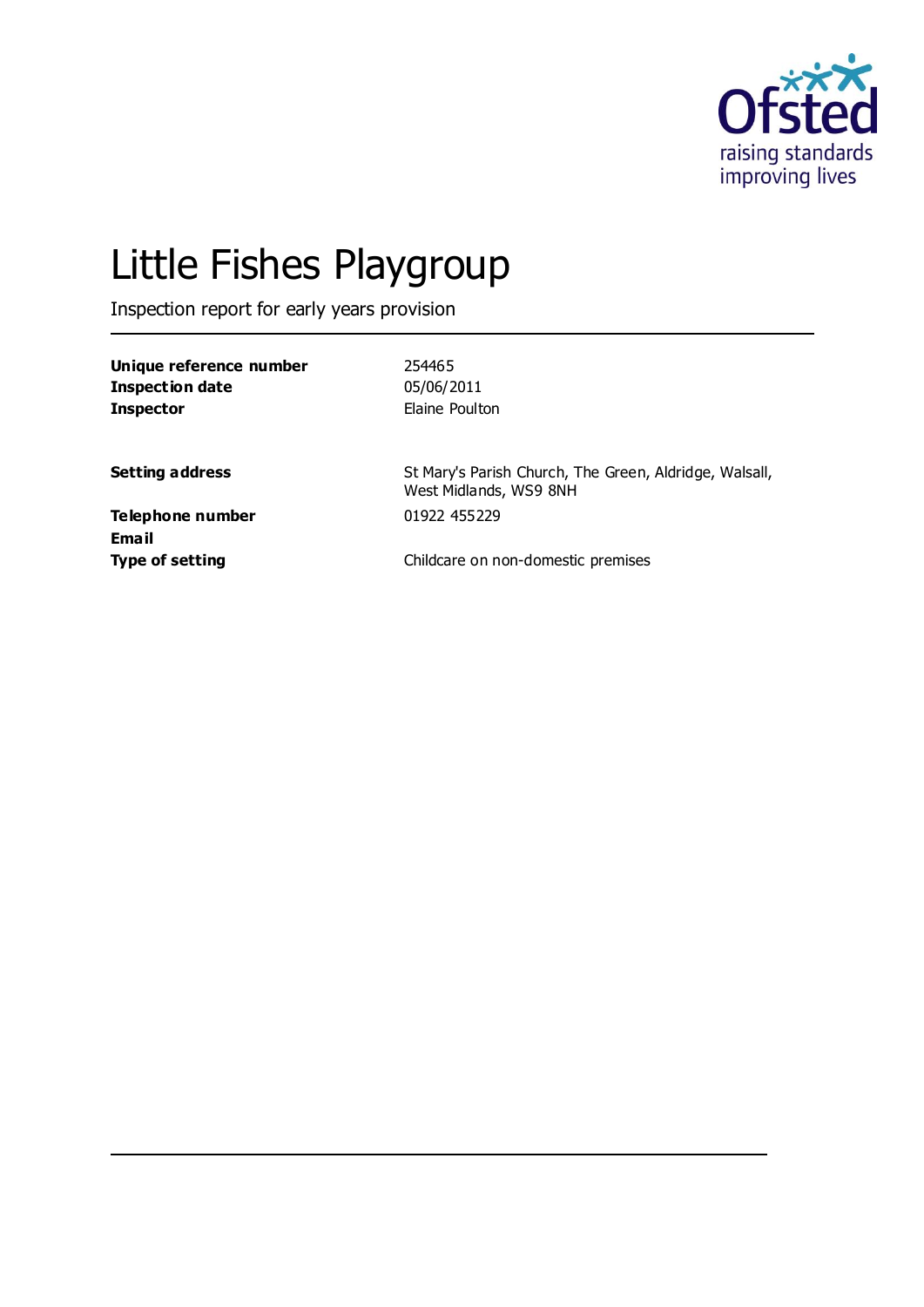The Office for Standards in Education, Children's Services and Skills (Ofsted) regulates and inspects to achieve excellence in the care of children and young people, and in education and skills for learners of all ages. It regulates and inspects childcare and children's social care, and inspects the Children and Family Court Advisory Support Service (Cafcass), schools, colleges, initial teacher training, work-based learning and skills training, adult and community learning, and education and training in prisons and other secure establishments. It assesses council children's services, and inspects services for looked after children, safeguarding and child protection.

If you would like a copy of this document in a different format, such as large print or Braille, please telephone 0300 123 1231, or email enquiries@ofsted.gov.uk.

You may copy all or parts of this document for non-commercial educational purposes, as long as you give details of the source and date of publication and do not alter the information in any way.

T: 0300 123 1231 Textphone: 0161 618 8524 E: enquiries@ofsted.gov.uk W: [www.ofsted.gov.uk](http://www.ofsted.gov.uk/)

© Crown copyright 2011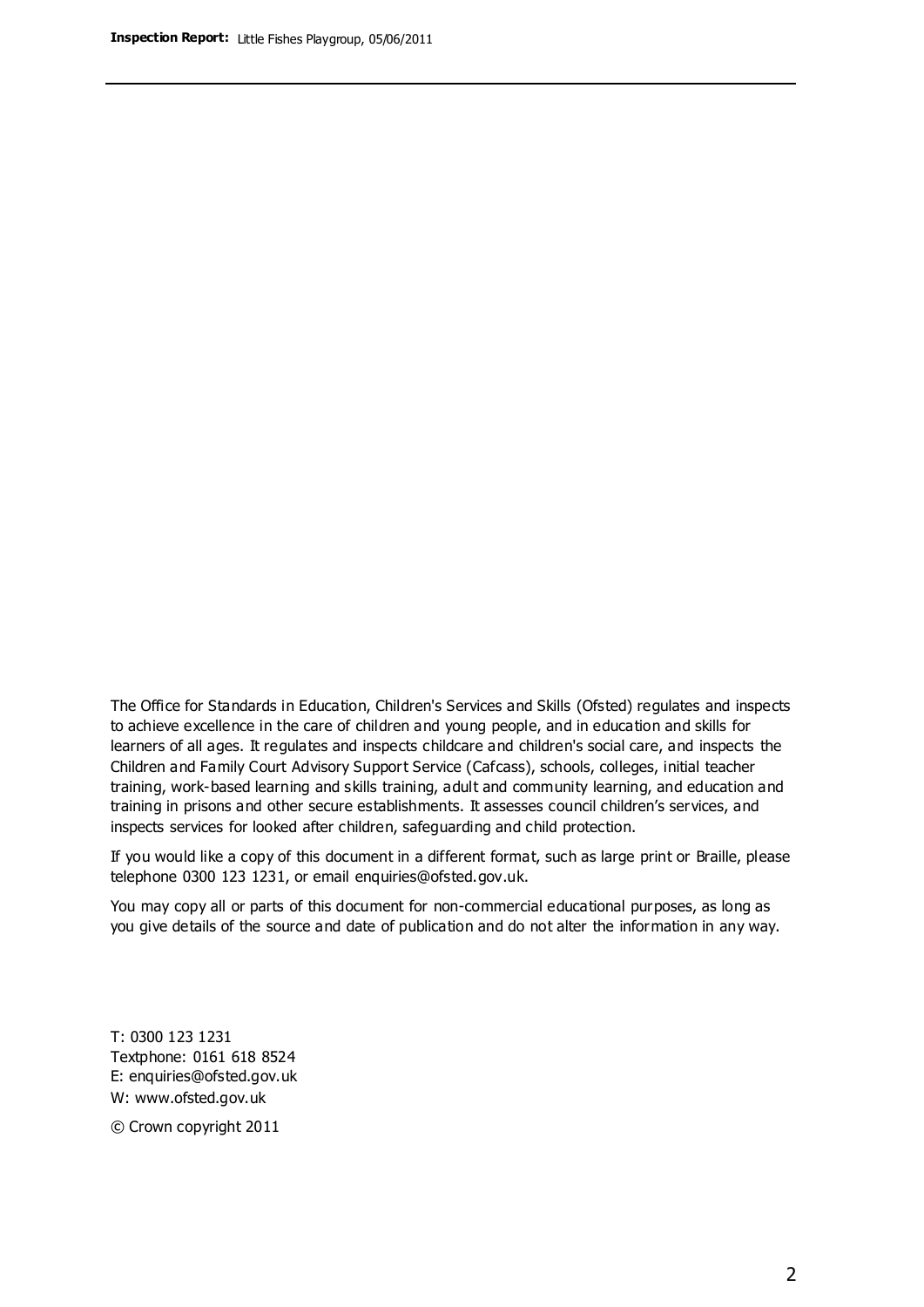## **Introduction**

This inspection was carried out by Ofsted under Sections 49 and 50 of the Childcare Act 2006 on the quality and standards of the registered early years provision. 'Early years provision' refers to provision regulated by Ofsted for children from birth to 31 August following their fifth birthday (the early years age group). The registered person must ensure that this provision complies with the statutory framework for children's learning, development and welfare, known as the *Early* Years Foundation Stage.

The provider must provide a copy of this report to all parents with children at the setting where reasonably practicable. The provider must provide a copy of the report to any other person who asks for one, but may charge a fee for this service (The Childcare (Inspection) Regulations 2008 regulations 9 and 10).

Please see our website for more information about each childcare provider. We publish inspection reports, conditions of registration and details of complaints we receive where we or the provider take action to meet the requirements of registration.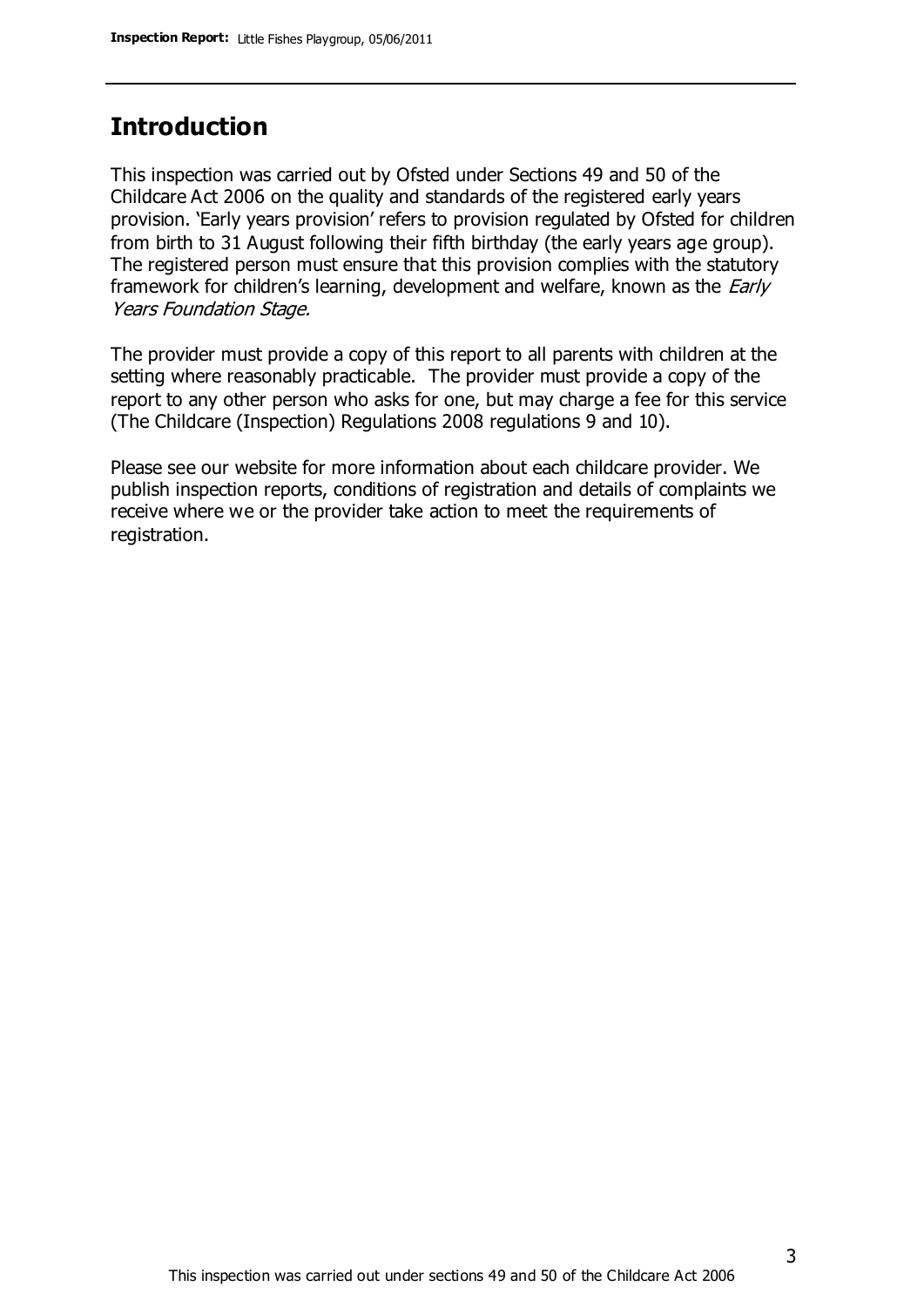# **Description of the setting**

Little Fishes Playgroup opened in 1996. It operates from two rooms within a building sited in St Mary's Parish Church, Aldridge, Walsall. All children share access to a secure outdoor play area.

A maximum of 24 children may attend the group at any one time. There are currently 30 children on roll who are within the Early Years Foundation Stage age range. The provision is registered with Ofsted on the Early Years Register. The playgroup serves the local area and is open Monday, Tuesday and Friday mornings from 9.30am until 12pm and Monday afternoon between 12.30pm and 3pm during term time only. Little Fishes supports children with special educational needs and/or disabilities and children who speak English as an additional language. Children are able to attend for a variety of sessions.

There are six staff employed to work with the children. Four staff have appropriate early years qualifications to Level 3 and the manager is a qualified special needs teacher. The playgroup receives support from the local authority.

# **The overall effectiveness of the early years provision**

Overall the quality of the provision is outstanding.

Most children make significant progress in their learning and development because they are extremely well supported by an experienced staff team who have fully embraced the Early Years Foundation Stage learning and development framework. They plan an extensive and challenging range of activities creating a stimulating and inclusive environment where all children are safe, secure and happy. There is very strong emphasis on identifying individual children's interests, needs and working cohesively with parents and other professionals to support each child in reaching their full potential. The self-evaluation is reflective and the team diligently strive to ensure they make continual improvement to benefit the children in this provision.

## **What steps need to be taken to improve provision further?**

To further improve the high quality early years provision the registered person should consider:

enhancing further the plans already in place for exploiting the outdoor play space.

## **The effectiveness of leadership and management of the early years provision**

Procedures for safeguarding children in this playgroup setting are highly effective. There is an extensive range of policies, procedures and permissions to ensure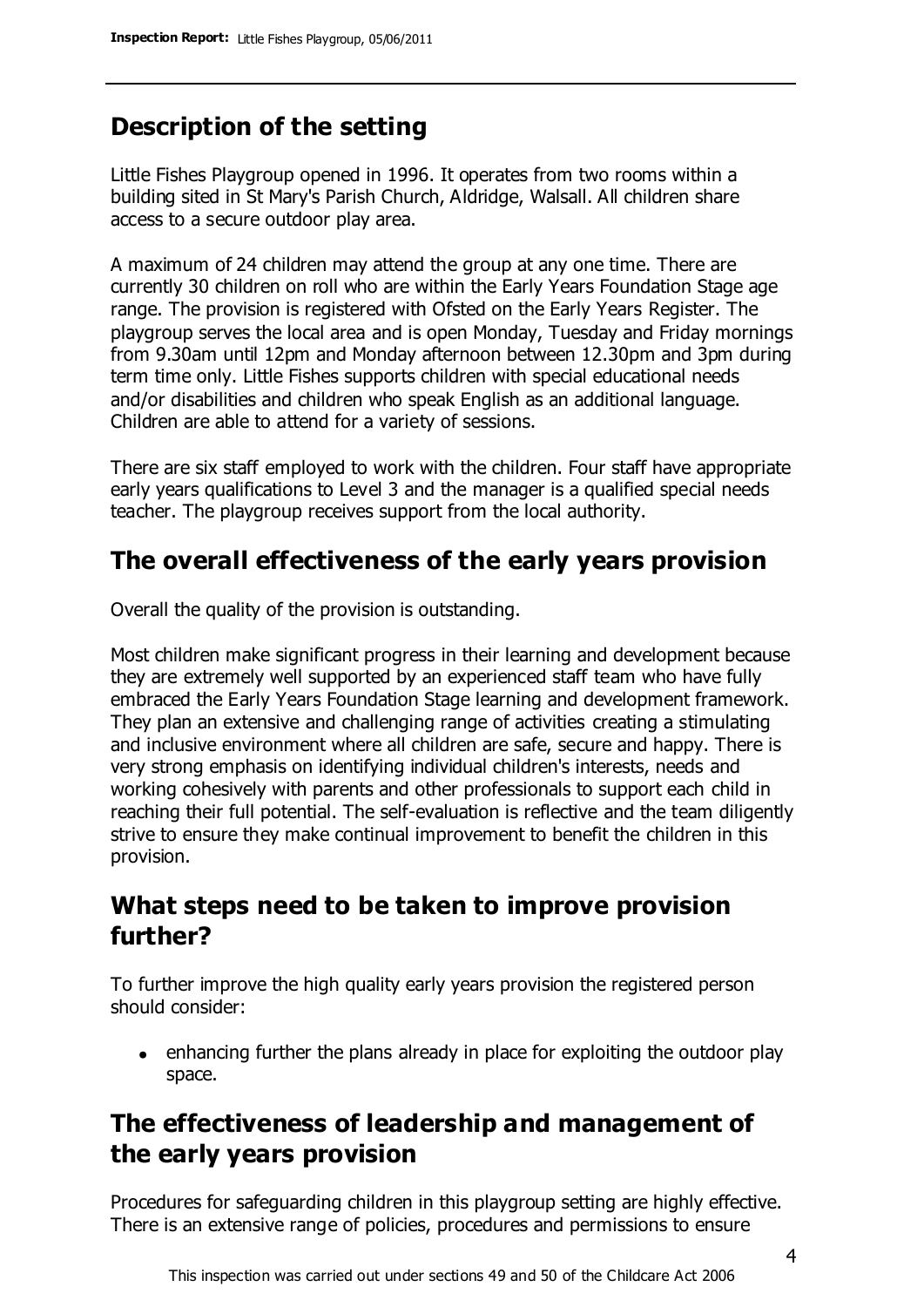children are safe and secure. There are stringent staff vetting, induction and continued suitability procedures in place. Staff have up-to-date training in safeguarding, paediatric first aid and food handling and hygiene to support their practice. Staff are extra vigilant with visitors and security in and around the premises. There is a comprehensive risk assessment in place which includes additional daily checks to be undertaken. Children feel safe inside the setting as they are learning how to leave the premises quickly in an emergency situation. They are prompted to pick up toys from the floor and to tidy away resources after use to keep the floor space free from tripping hazards. These measures are effective in promoting the health, well-being and safety of all children in the setting.

Inclusive practice is exemplary in the setting and inclusion is strongly promoted through all activities and discussions. Children benefit from high levels of individual attention to ensure they reach their full potential. Children's individual identities are nurtured and practitioners are dedicated to adapting the provision to meet the constantly changing needs of the children who attend. Exceptionally well planned support systems are in place for children with learning needs and/or disabilities. This includes liaison and support from other professionals involved in the early years assessment process.

Children benefit from the enthusiastic and committed staff team who strive to make the environment attractive and welcoming to all. At the start of each session staff select a range of toys, games and equipment and organise the play space effectively. At the end of the session they clear away and store all of the resources. This is because the playgroup is situated in a building which is a community resource and used by other groups. Resources are well utilised and stored in labelled containers which allow children easy access and ample opportunity to choose and make decisions about their play. The rooms are spacious which allow children very good opportunities to move around freely indoors. They have regular access to the outdoor areas where they can explore, investigate and involve themselves in energetic play.

Partnership with parents is outstanding. Staff demonstrate an exceptional commitment to working in partnership with parents and provide comprehensive opportunities for parents to become involved in the life of the playgroup and management team. Informal discussions take place regularly between parents and the child's key person. Staff dedicate time to get to know children and their families, fostering strong relationships thus helping to ensure that children settle quickly and feel secure. Excellent quality information is shared with parents through information boards, newsletters, texts, website updates, leavers certificates and Learning Journeys. Parents speak extremely highly of the playgroup's approach to sharing their children's experiences and feel very well informed regarding their children's care, learning and development. Parents say the friendly atmosphere and approachability of staff are key factors in encouraging them to enrol their younger children and to recommend the group to other parents. Staff acknowledge that working in partnership impacts positively on children's attainment.

Partnerships with others who deliver the Early Years Foundation Stage are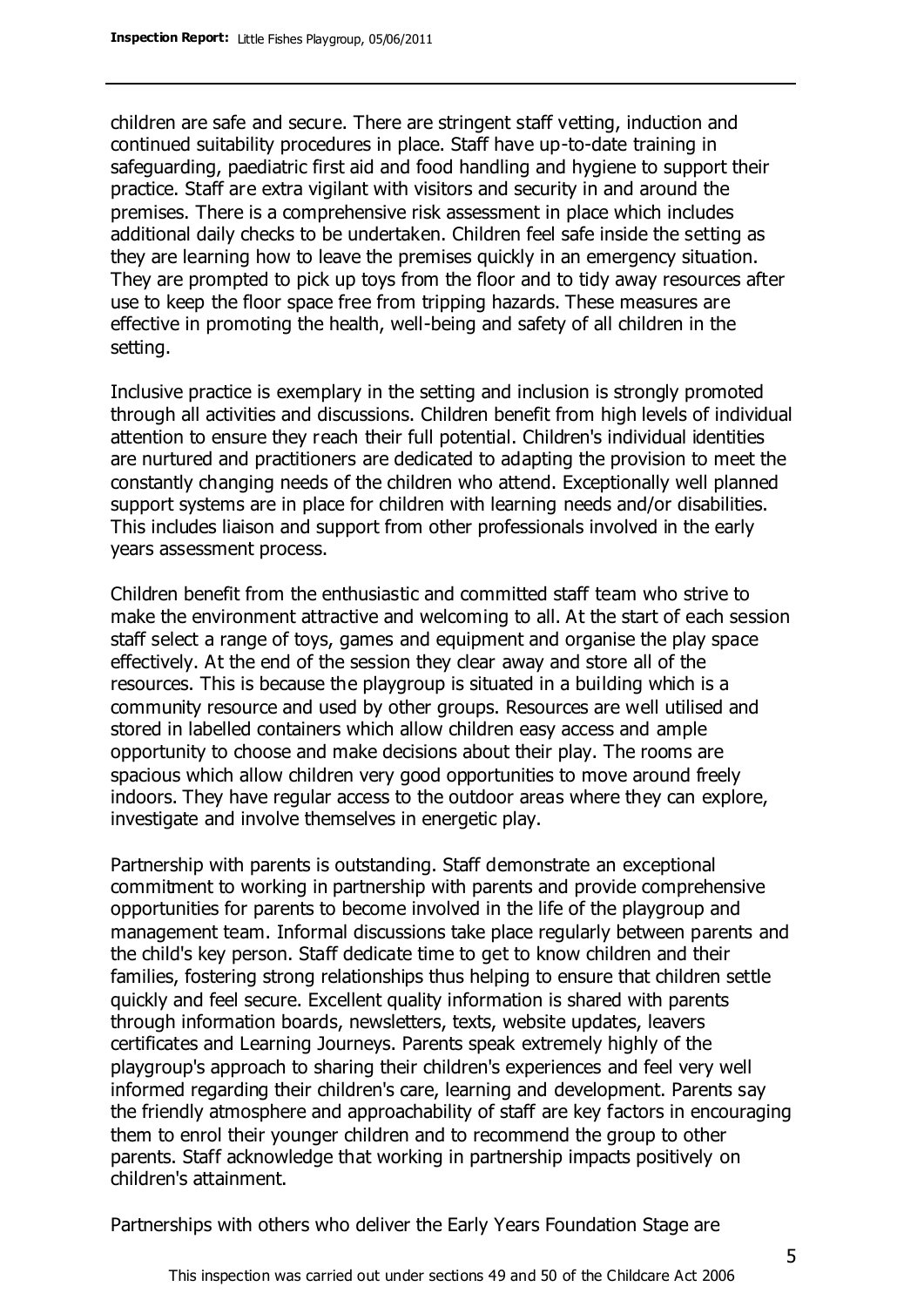extremely effective. Staff establish strong links with other early years professionals involved in the delivery of the Early Years Foundation Stage. Practitioners are dedicated to working with external agencies to support the inclusion of children with special educational needs and/or disabilities. For example, the playgroup has made effective relationships with the speech therapist, the local authority special needs coordinator and teaching staff within local schools. This ensures continuity of care and effective progression for all children during the transition from playgroup to nursery school.

Excellent communication exists between staff and management meaning that good practice and the desire to make the setting the best that they can is actively encouraged and shared. The personal and professional development of staff is encouraged and a variety of training courses have been attended and then cascaded to others. The manager provides very clear guidance to staff and a comprehensive range of written policies and procedures to fully support the smooth running of the group. The self-evaluation process is exceptionally well considered. The group's development plan clearly outlines the setting's strengths and priorities for improvement. Management successfully lead and encourage a culture of reflective practice. In 2009 the setting received Quality Assurance through the Pre-school Learning Alliance and is currently working towards the local authority's quality assurance scheme. Both recommendations raised at the setting's last inspection have been fully addressed and have resulted in improved outcomes for children. This dedicated approach and professional attitude to ongoing evaluation assists the setting to continually look at ways to improve the quality of the service provided.

## **The quality and standards of the early years provision and outcomes for children**

Most children make significant progress in their learning and development because staff expertly create stimulating, challenging and enjoyable learning opportunities for all children. They recognise that children learn best when they are interested and involved in what they are doing. They demonstrate an unhurried approach and a purposeful rapport with all children. Plans, observations and assessments are effectively linked to the six areas of learning. Digital photographs capture planned learning activities and are used purposefully in individual learning profiles to document children's development.

Staff use an excellent range visual clues to help children understand routines and instructions which also help children to express their needs and wishes. Staff bring all the children together at circle time to share the 'time-line' of planned and freeplay events for the session. They make very good use of Makaton sign language to introduce activities and they show children laminated pictures, written words and symbols to help them make choices and decisions about their play. This has a positive impact on all children's learning and development.

Children's independence and freedom of choice is enhanced because of the well utilised resources. Children take part in an excellent range of imaginary play activities and use an extensive array of props to extend and consolidate their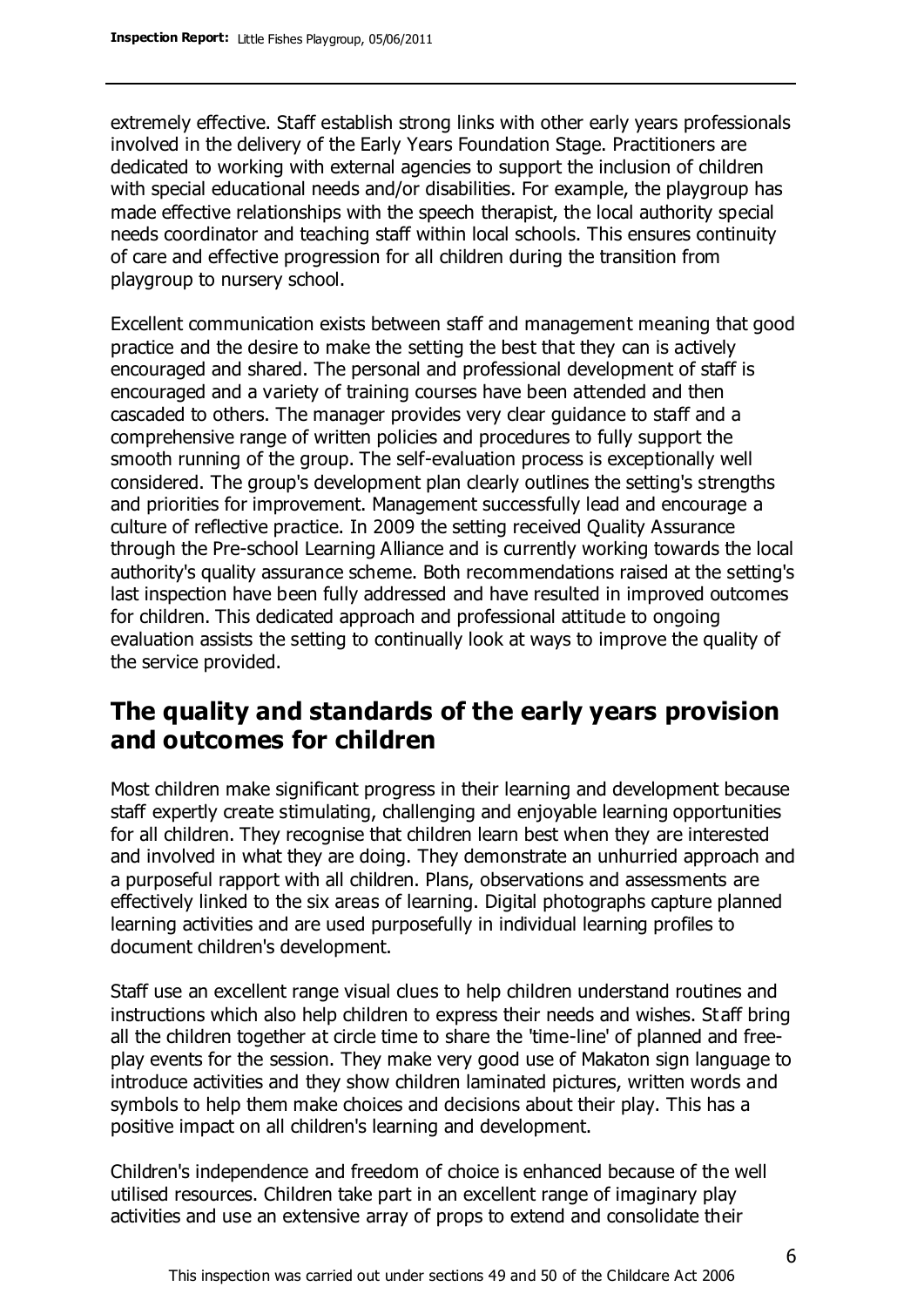experiences. For example, they are excited to find out about a visit from a fire fighter in a fire engine. They talk about the flashing blue lights and the loud sound the fire engines siren makes to 'warn people it is in a hurry'. They are learning about keeping safe and how they should 'never play with matches'. Children watch a character DVD to carry on the theme, play with toy fire engines, paint flames, look at story books together and in the home corner they wear fire fighter safety jackets and helmets and use lengths of garden hose to help put out fires

There is an effective balance of adult-led and child-initiated play activities and staff use their time exceedingly well to ensure all children benefit from high quality interaction. Staff encourage children to select a play activity that interests them and consequently they spend increasingly longer periods of time experimenting and investigating. Children have space to play energetically or to rest and take part in quiet activities throughout the playgroup rooms. Cosy areas are made inviting where staff read books with the children and engage them in one-to-one discussions. Children take pleasure in working cooperatively with their friends and enjoy investigative activities such as finding out how the laptop and digital camera work. All children are praised consistently for their achievements and good behaviour. As a result, they develop skills for the future and make strides in their learning.

Children have excellent opportunities to understand and adopt healthy habits such as good hygiene practices. For example, they learn about the importance of regular hand washing and practitioners incorporate topics about healthy eating. Children help prepare fruit for snack time and pour their own drinks. They learn about keeping safe through discussions, planned activities and the daily routines. The outside areas are used very creatively and practitioners are currently considering new and innovative ways to further develop and promote free-flow indoor/outdoor play. These measures contribute effectively towards children's good health and wellbeing.